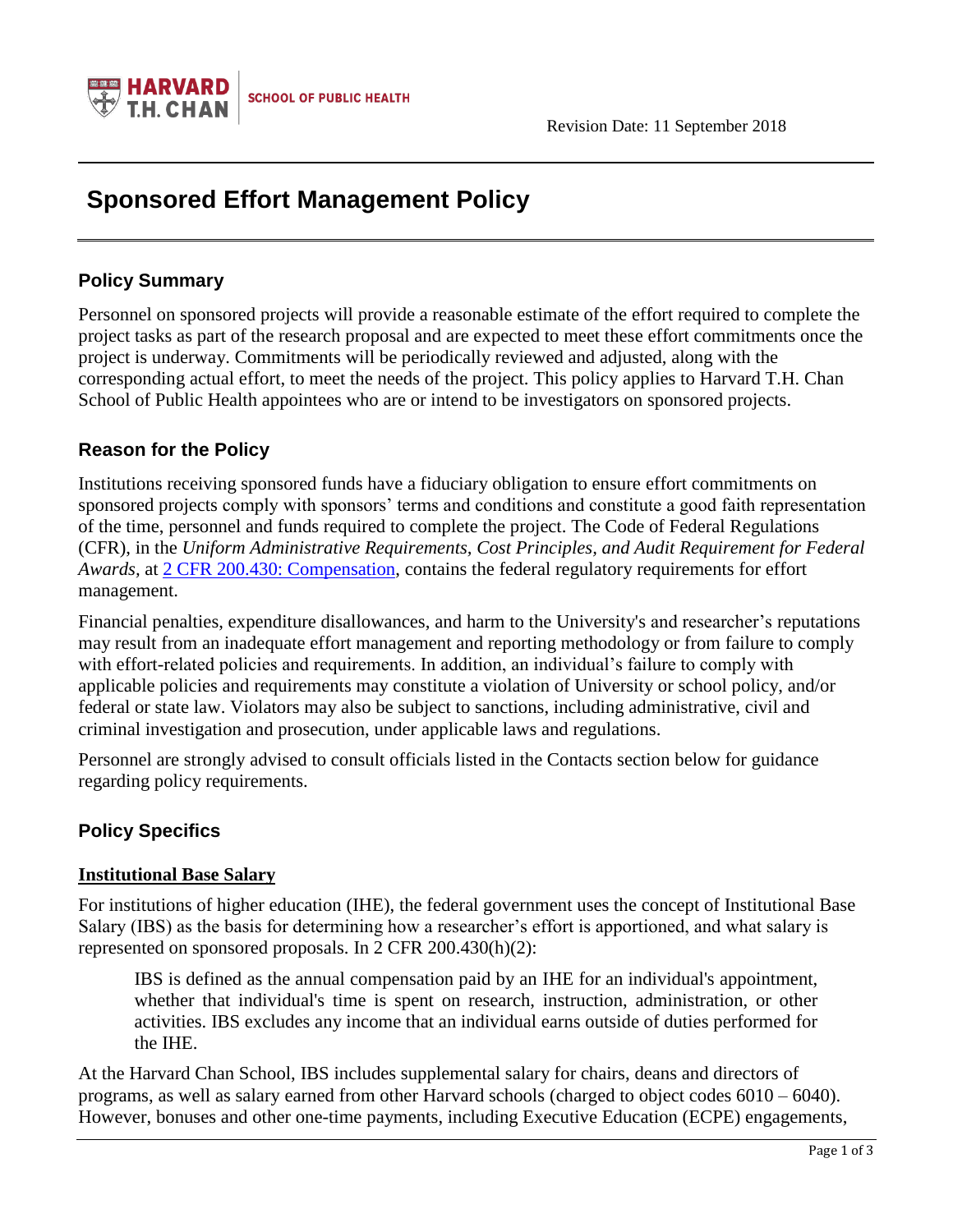are not included in the IBS. Please refer to the faculty offer letter for specifics on individual faculty.

#### **Salary exceeding the federal cap**

Federal regulations require that expenses associated with sponsored projects should "identify adequately the source and application of funds for federally-funded activities." [\(2 CFR 200.302\)](http://www.ecfr.gov/cgi-bin/retrieveECFR?gp=&SID=29324750e7ce4bedbd29d9a08c8dfa09&mc=true&n=pt2.1.200&r=PART&ty=HTML#se2.1.200_1302) For researchers whose IBS exceeds the National Institutes of Health (NIH) salary limitation, salary not charged directly to the federal award must be contained in its own account, clearly labeled, unless otherwise approved by those in the Contacts section of this policy. The "companion account" convention has been established for this purpose.

#### **Reserved time for non-sponsored activities**

The school recognizes that researchers do more than just research during their daily routines. Our academic appointees may be engaged in a wide variety of non-sponsored activities that cannot be allocated to sponsored accounts unless deemed allowable in the sponsor's terms and conditions.

- **Senior and junior faculty** faculty must reserve a minimum of 10% effort to proposal writing and/or institutional service, which may include committees, mentoring and other school obligations.
- **Other academic appointees** those who submit or intend to submit proposals as principal investigator (PI) on research grants must reserve a minimum of 2.5% effort to grant writing activities for the fiscal year, unless these activities are covered under a specific grant mechanism, such as a career award or fellowship.
- **Teaching**  each 2.5-credit-hour course is compensated at an 8.5% effort commitment for the fiscal year. Co-teaching arrangements and courses with lower credit-hours should reduce effort accordingly.
- **Chairs**  department chairs must reserve a minimum of 20% effort, comprising 15% for chair/administrative duties and 5% for proposal writing. In departments with co-chairs, each cochair must reserve a minimum of 15% effort, comprising 10% for co-chair/administrative duties and 5% for proposal writing.

Waivers for the above limits will be rare. Should a waiver be necessary, please contact Kristie Froman at [kfroman@hsph.harvard.edu.](mailto:kfroman@hsph.harvard.edu) Waiver requests must be in writing.

#### **Principal Investigator responsibilities and effort**

Measurable effort is required for a PI on sponsored projects, in proportion to the duties listed in the budget justification. In addition to scientific effort, PIs are expected to engage in writing sponsor-required reports, project oversight including supervision of project personnel, and reviewing expenses, subcontracts and effort with grant managers on a regular basis. PIs of subawards have the same obligations as those of prime awards.

#### **Making and keeping responsible commitments on sponsored projects**

An effort commitment represents the sponsor's understanding of the amount of time the researcher will need to devote to accomplish the project's aims. This understanding is established via the proposal or other written documents exchanged between the business official in SPA and the sponsor. When making commitments on **federal** proposals, researchers should keep in mind that the government is explicit in their expectation that the commitment be a reasonable estimate:

The applicant organization is responsible for verifying its eligibility and the accuracy, validity, and conformity with the most current institutional guidelines of all the administrative, fiscal, and scientific information in the application, including the Facilities and Administrative rate.